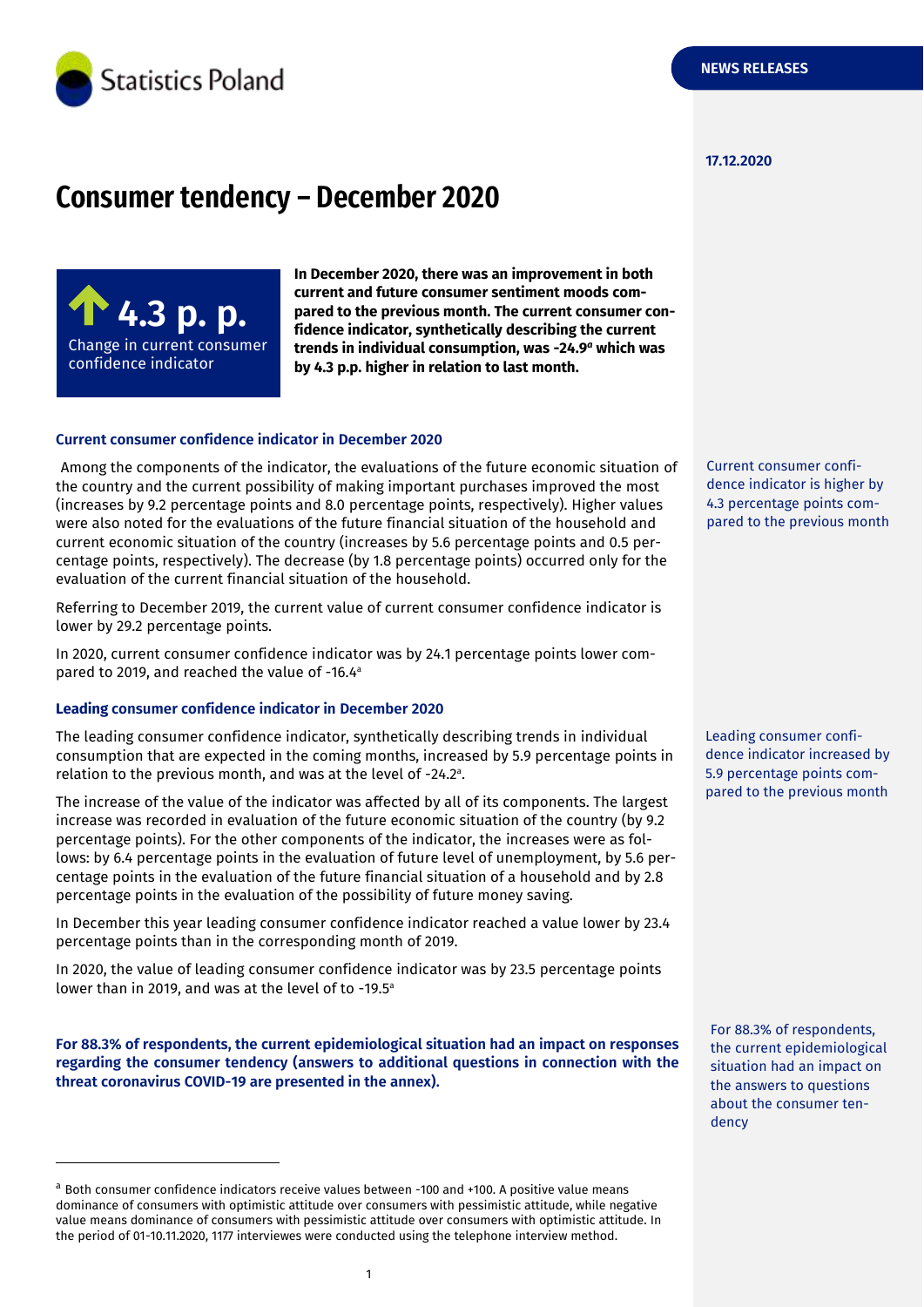#### **Table 1. Current consumer confidence indicator**

| Survey period         |                                   | Changes in the house-<br>hold's financial condition: |                               | Changes in general eco-<br>nomic situation of the<br>country: |                               | Current ma-        | Current con-                         |
|-----------------------|-----------------------------------|------------------------------------------------------|-------------------------------|---------------------------------------------------------------|-------------------------------|--------------------|--------------------------------------|
| Year Quarter<br>Month |                                   | over the<br>last 12<br>months                        | over the<br>next 12<br>months | over the<br>last 12<br>months                                 | over the<br>next 12<br>months | jor purcha-<br>ses | sumer confi-<br>dence indica-<br>tor |
|                       |                                   | a                                                    | b                             | C                                                             | d                             | e                  |                                      |
|                       | balance of evaluations in percent |                                                      |                               |                                                               |                               |                    |                                      |
|                       |                                   |                                                      |                               | <b>Years</b>                                                  |                               |                    |                                      |
| 2007<br>2008          |                                   | $-10.9$<br>$-10.6$                                   | $-1.9$<br>$-4.5$              | $-17.7$<br>$-16.6$                                            | $-6.6$<br>$-9.7$              | 1.3<br>1.2         | $-7.1$<br>$-8.0$                     |
| 2009                  |                                   | $-18.1$                                              | $-11.1$                       | $-40.0$                                                       | $-26.5$                       | $-16.1$            | $-22.3$                              |
| 2010                  |                                   | $-17.2$                                              | $-8.2$                        | $-31.2$                                                       | $-18.9$                       | $-9.2$             | $-16.9$                              |
| 2011                  |                                   | $-22.4$                                              | $-14.6$                       | $-41.5$                                                       | $-30.8$                       | $-15.9$            | $-25.0$                              |
| 2012                  |                                   | $-25.4$                                              | $-18.5$                       | $-46.5$                                                       | $-38.0$                       | $-19.3$            | $-29.5$                              |
| 2013                  |                                   | $-21.9$                                              | $-13.6$                       | $-45.2$                                                       | $-31.2$                       | $-21.6$            | $-26.7$                              |
| 2014                  |                                   | $-15.7$                                              | $-7.3$                        | $-29.9$                                                       | $-18.4$                       | $-13.7$            | $-17.0$                              |
| 2015                  |                                   | $-10.7$                                              | $-2.8$                        | $-21.5$                                                       | $-11.4$                       | $-8.2$             | $-10.9$                              |
| 2016                  |                                   | $-3.9$                                               | 0.9                           | $-11.0$                                                       | $-9.4$                        | $-2.5$             | $-5.2$                               |
| 2017                  |                                   | 0.1                                                  | 2.8                           | 1.8                                                           | $-1.8$                        | 9.2                | 2.4                                  |
| 2018                  |                                   | 0.6                                                  | 3.6                           | 8.7                                                           | 2.8                           | 12.8               | 5.7                                  |
| 2019                  |                                   | 4.8                                                  | 6.3                           | 9.7                                                           | 1.2                           | 16.4               | 7.7                                  |
| 2020                  |                                   | $-6.5$                                               | $-8.4$                        | $-24.9$                                                       | $-29.1$                       | $-13.4$            | $-16.4$                              |
|                       |                                   |                                                      |                               | Quarters                                                      |                               |                    |                                      |
| 2019                  | $\mathbf{I}$                      | 2.1                                                  | 5.8                           | 7.8                                                           | 2.2                           | 13.8               | 6.3                                  |
|                       | Ш                                 | 6.0                                                  | 7.5                           | 9.6                                                           | 2.3                           | 16.4               | 8.4                                  |
|                       | Ш                                 | 5.9                                                  | 7.1                           | 12.1                                                          | 2.6                           | 18.0               | 9.1                                  |
|                       | IV                                | 5.1                                                  | 4.6                           | 9.3                                                           | $-2.5$                        | 17.4               | 6.8                                  |
| 2020                  | $\mathbf{I}$                      | 1.8                                                  | 2.0                           | 2.4                                                           | $-8.7$                        | 13.1               | 2.1                                  |
|                       | Ш                                 | $-9.5$                                               | $-19.7$                       | $-32.3$                                                       | $-47.8$                       | $-34.0$            | $-28.7$                              |
|                       | Ш                                 | $-5.9$                                               | $-4.6$                        | $-27.8$                                                       | $-21.7$                       | $-12.7$            | $-14.6$                              |
|                       | IV                                | $-12.4$                                              | $-11.5$                       | $-41.9$                                                       | $-38.0$                       | $-19.8$            | $-24.7$                              |
|                       |                                   |                                                      |                               | <b>Months</b>                                                 |                               |                    |                                      |
| 2019                  | 09                                | 6.9                                                  | 8.0                           | 13.7                                                          | 2.8                           | 19.4               | 10.2                                 |
|                       | 10                                | 6.6                                                  | 5.9                           | 12.1                                                          | 3.4                           | 18.2               | 9.3                                  |
|                       | 11                                | 5.5                                                  | 5.0                           | 10.0                                                          | $-3.0$                        | 16.1               | 6.7                                  |
|                       | 12                                | 3.3                                                  | 2.8                           | 5.6                                                           | $-7.9$                        | 17.9               | 4.3                                  |
| 2020                  | 01                                | 4.2                                                  | 2.0                           | 3.7                                                           | $-7.7$                        | 16.1               | 3.7                                  |
|                       | 02                                | $-0.8$                                               | 2.4                           | 1.9                                                           | $-8.4$                        | 11.5               | 1.3                                  |
|                       | 03                                | 1.9                                                  | 1.7                           | 1.5                                                           | $-10.1$                       | 11.5               | 1.3                                  |
|                       | 04                                | $-9.1$                                               | $-30.5$                       | $-30.5$                                                       | $-64.5$                       | $-47.3$            | $-36.4$                              |
|                       | 05                                | $-11.0$                                              | $-19.6$                       | $-35.6$                                                       | $-48.9$                       | $-35.7$            | $-30.1$                              |
|                       | 06                                | $-8.3$                                               | $-8.9$                        | $-30.8$                                                       | $-30.1$                       | $-19.0$            | $-19.4$                              |
|                       | 07                                | $-5.5$                                               | $-3.3$                        | $-24.4$                                                       | $-18.4$                       | $-15.7$            | $-13.4$                              |
|                       | 08                                | $-4.4$                                               | $-5.1$                        | $-29.4$                                                       | $-24.4$                       | $-12.6$            | $-15.2$                              |
|                       | 09                                | $-7.8$                                               | $-5.5$                        | $-29.7$                                                       | $-22.4$                       | $-9.8$             | $-15.0$                              |
|                       | 10                                | $-9.0$                                               | $-8.9$                        | $-33.7$                                                       | $-31.4$                       | $-17.1$            | $-20.0$                              |
|                       | 11                                | $-13.2$                                              | $-15.5$                       | $-46.2$                                                       | $-45.9$                       | $-25.1$            | $-29.2$                              |
|                       | 12                                | $-15.0$                                              | $-9.9$                        | $-45.7$                                                       | $-36.7$                       | $-17.1$            | $-24.9$                              |
|                       |                                   |                                                      |                               |                                                               |                               |                    |                                      |

Current consumer confidence indicator is the average of balances of evaluations changes in the household's financial condition, changes in general economic situation of the country and currently made major purchases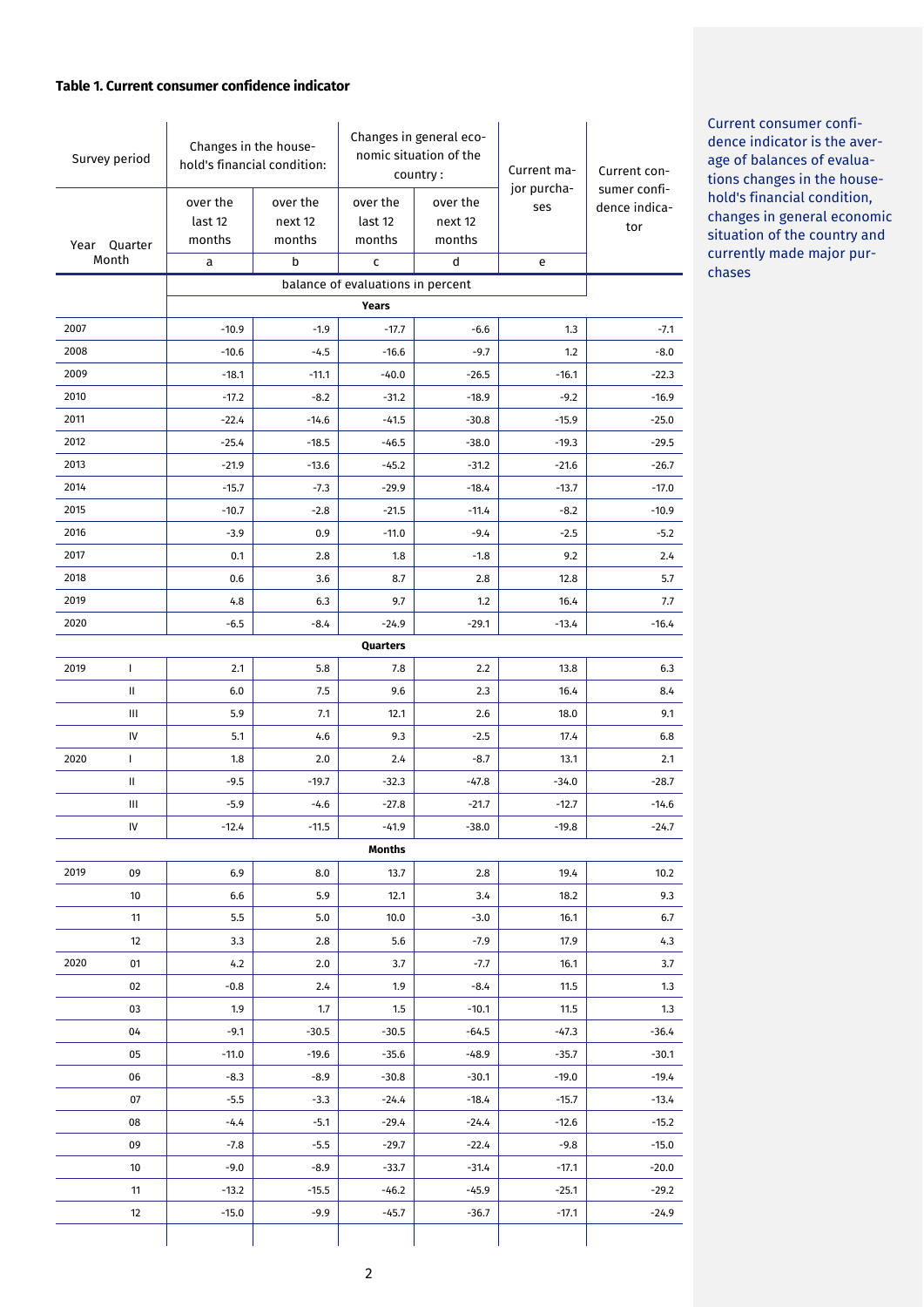

#### **Chart 1. Current consumer confidence indicator and its component values by month in 2017–2020**

**Chart 2. Current consumer confidence indicator and its component values by years**



\*\* April, July, October

| Current consumer confidence indicator                                               |
|-------------------------------------------------------------------------------------|
| Changes in the household's financial condition over the last 12 months              |
| Changes in the household's financial condition over the next 12 months              |
| Changes in general economic situation of the country over the last 12 months        |
| <b>Changes</b> in general economic situation of the country over the next 12 months |
| Current major purchases                                                             |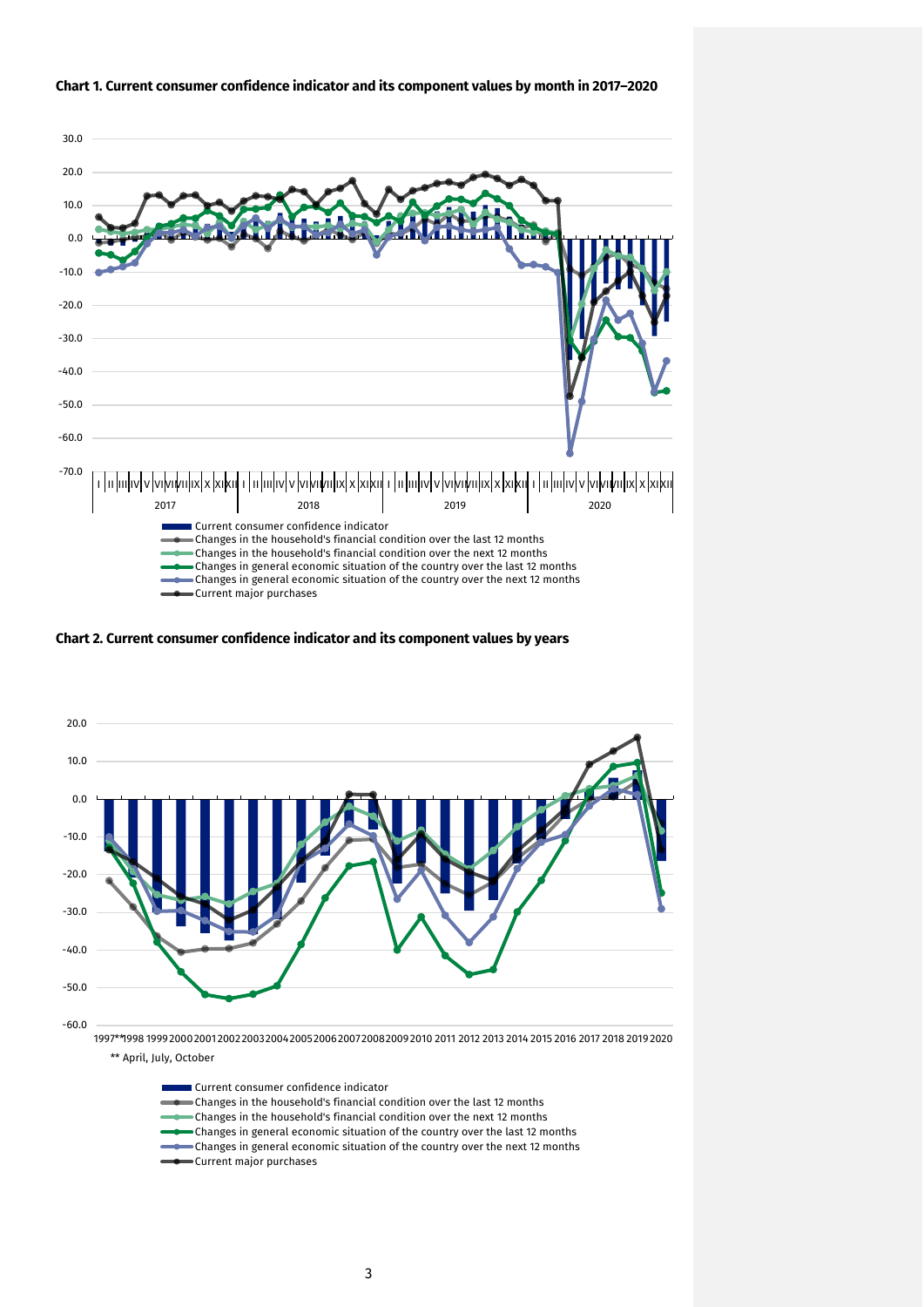#### **Table 2. Leading consumer confidence indicator**

| Survey period<br>Quarter<br>Year<br>Month |                                    | Changes in the<br>household's fi-<br>nancial condi-<br>tion<br>b | Changes in gen-<br>eral economic<br>situation of the<br>country<br>$\operatorname{\mathsf{d}}$ | Changes in unem-<br>ployment (with in-<br>verted sign)<br>$\mathsf f$ | Propensity<br>to save (in<br>future)<br>g | Leading<br>consumer<br>confidence<br>indicator |
|-------------------------------------------|------------------------------------|------------------------------------------------------------------|------------------------------------------------------------------------------------------------|-----------------------------------------------------------------------|-------------------------------------------|------------------------------------------------|
| balance of evaluations in percent         |                                    |                                                                  |                                                                                                |                                                                       |                                           |                                                |
|                                           | <b>Years</b>                       |                                                                  |                                                                                                |                                                                       |                                           |                                                |
| 2006                                      |                                    | $-6.1$                                                           | $-13.0$                                                                                        | $-6.3$                                                                | $-48.3$                                   | $-18.5$                                        |
| 2007                                      |                                    | $-1.9$                                                           | $-6.6$                                                                                         | 17.6                                                                  | $-40.7$                                   | $-7.9$                                         |
| 2008                                      |                                    | $-4.5$                                                           | $-9.7$                                                                                         | 5.1                                                                   | $-37.2$                                   | $-11.6$                                        |
| 2009                                      |                                    | $-11.1$                                                          | $-26.5$                                                                                        | $-54.6$                                                               | $-37.1$                                   | $-32.5$                                        |
| 2010                                      |                                    | $-8.2$                                                           | $-18.9$                                                                                        | $-34.4$                                                               | $-32.0$                                   | $-23.5$                                        |
| 2011                                      |                                    | $-14.6$                                                          | $-30.8$                                                                                        | $-37.0$                                                               | $-36.1$                                   | $-29.8$                                        |
| 2012                                      |                                    | $-18.5$                                                          | $-38.0$                                                                                        | $-53.3$                                                               | $-36.9$                                   | $-36.7$                                        |
| 2013                                      |                                    | $-13.6$                                                          | $-31.2$                                                                                        | $-53.7$                                                               | $-36.1$                                   | $-33.7$                                        |
| 2014                                      |                                    | $-7.3$                                                           | $-18.4$                                                                                        | $-31.1$                                                               | $-30.5$                                   | $-21.8$                                        |
| 2015                                      |                                    | $-2.8$                                                           | $-11.4$                                                                                        | $-19.7$                                                               | $-26.3$                                   | $-15.1$                                        |
| 2016                                      |                                    | 0.9                                                              | $-9.4$                                                                                         | $-7.8$                                                                | $-18.0$                                   | $-8.6$                                         |
| 2017                                      |                                    | 2.8                                                              | $-1.8$                                                                                         | 8.5                                                                   | $-10.6$                                   | $-0.3$                                         |
| 2018                                      |                                    | 3.6                                                              | 2.8                                                                                            | 12.6                                                                  | $-7.5$                                    | 2.9                                            |
| 2019                                      |                                    | 6.3                                                              | 1.2                                                                                            | 7.7                                                                   | 0.8                                       | 4.0                                            |
| 2020                                      |                                    | $-8.4$                                                           | $-29.1$                                                                                        | $-39.4$                                                               | $-0.9$                                    | $-19.5$                                        |
|                                           |                                    |                                                                  |                                                                                                | Quarters                                                              |                                           |                                                |
| 2019                                      | $\mathbf{I}$                       | 5.8                                                              | 2.2                                                                                            | 8.2                                                                   | $-2.7$                                    | 3.4                                            |
|                                           | Ш                                  | 7.5                                                              | 2.3                                                                                            | 11.1                                                                  | 0.3                                       | 5.3                                            |
|                                           | $\ensuremath{\mathsf{III}}\xspace$ | 7.1                                                              | 2.6                                                                                            | 9.6                                                                   | 3.2                                       | 5.6                                            |
|                                           | IV                                 | 4.6                                                              | $-2.5$                                                                                         | 2.0                                                                   | 2.5                                       | 1.7                                            |
| 2020                                      | L                                  | 2.0                                                              | $-8.7$                                                                                         | 0.3                                                                   | $-0.4$                                    | $-1.7$                                         |
|                                           | Ш                                  | $-19.7$                                                          | $-47.8$                                                                                        | $-68.9$                                                               | $-8.8$                                    | $-36.3$                                        |
|                                           | Ш                                  | $-4.6$                                                           | $-21.7$<br>$-38.0$                                                                             | $-38.5$<br>$-50.7$                                                    | 3.5<br>2.1                                | $-15.3$                                        |
|                                           | ${\sf IV}$                         | $-11.5$                                                          | $-24.5$                                                                                        |                                                                       |                                           |                                                |
|                                           |                                    |                                                                  |                                                                                                | Months                                                                |                                           |                                                |
| 2019                                      | 08<br>09                           | 4.4<br>8.0                                                       | 2.2<br>2.8                                                                                     | 8.7<br>9.8                                                            | 0.4<br>7.5                                | 3.9<br>7.0                                     |
|                                           | 10                                 | 5.9                                                              | 3.4                                                                                            | 2.5                                                                   | 2.6                                       | 3.6                                            |
|                                           | 11                                 | 5.0                                                              | $-3.0$                                                                                         | 2.9                                                                   | 3.9                                       | 2.2                                            |
|                                           | 12                                 | 2.8                                                              | $-7.9$                                                                                         | 0.5                                                                   | 1.2                                       | $-0.8$                                         |
| 2020                                      | 01                                 | 2.0                                                              | -7.7                                                                                           | 2.4                                                                   | 1.1                                       | $-0.6$                                         |
|                                           | 02                                 | 2.4                                                              | $-8.4$                                                                                         | $-0.7$                                                                | $-2.0$                                    | $-2.2$                                         |
|                                           | 03                                 | 1.7                                                              | $-10.1$                                                                                        | $-0.7$                                                                | $-0.2$                                    | $-2.3$                                         |
|                                           | 04                                 | $-30.5$                                                          | $-64.5$                                                                                        | -77.7                                                                 | $-18.3$                                   | -47.7                                          |
|                                           | 05                                 | $-19.6$                                                          | $-48.9$                                                                                        | $-73.2$                                                               | $-7.4$                                    | $-37.3$                                        |
|                                           | 06                                 | $-8.9$                                                           | $-30.1$                                                                                        | $-55.8$                                                               | $-0.6$                                    | $-23.9$                                        |
|                                           | 07                                 | $-3.3$                                                           | $-18.4$                                                                                        | $-37.0$                                                               | 4.4                                       | $-13.6$                                        |
|                                           | 08                                 | $-5.1$                                                           | $-24.4$                                                                                        | $-40.3$                                                               | 4.0                                       | $-16.5$                                        |
|                                           | 09                                 | $-5.5$                                                           | $-22.4$                                                                                        | $-38.2$                                                               | 2.2                                       | $-16.0$                                        |
|                                           | 10                                 | -8.9                                                             | $-31.4$                                                                                        | $-40.8$                                                               | 4.3                                       | $-19.2$                                        |
|                                           | 11                                 | $-15.5$                                                          | $-45.9$                                                                                        | $-58.8$                                                               | $-0.4$                                    | $-30.1$                                        |
|                                           | 12                                 | $-9.9$                                                           | $-36.7$                                                                                        | $-52.4$                                                               | 2.4                                       | $-24.2$                                        |
|                                           |                                    |                                                                  |                                                                                                |                                                                       |                                           |                                                |

Leading consumer confidence indicator is the average of balances of evaluations changes in the household's financial condition, general economic situation of the country, trends in the level of unemployment (with inverted sign) and saving money in the next 12 months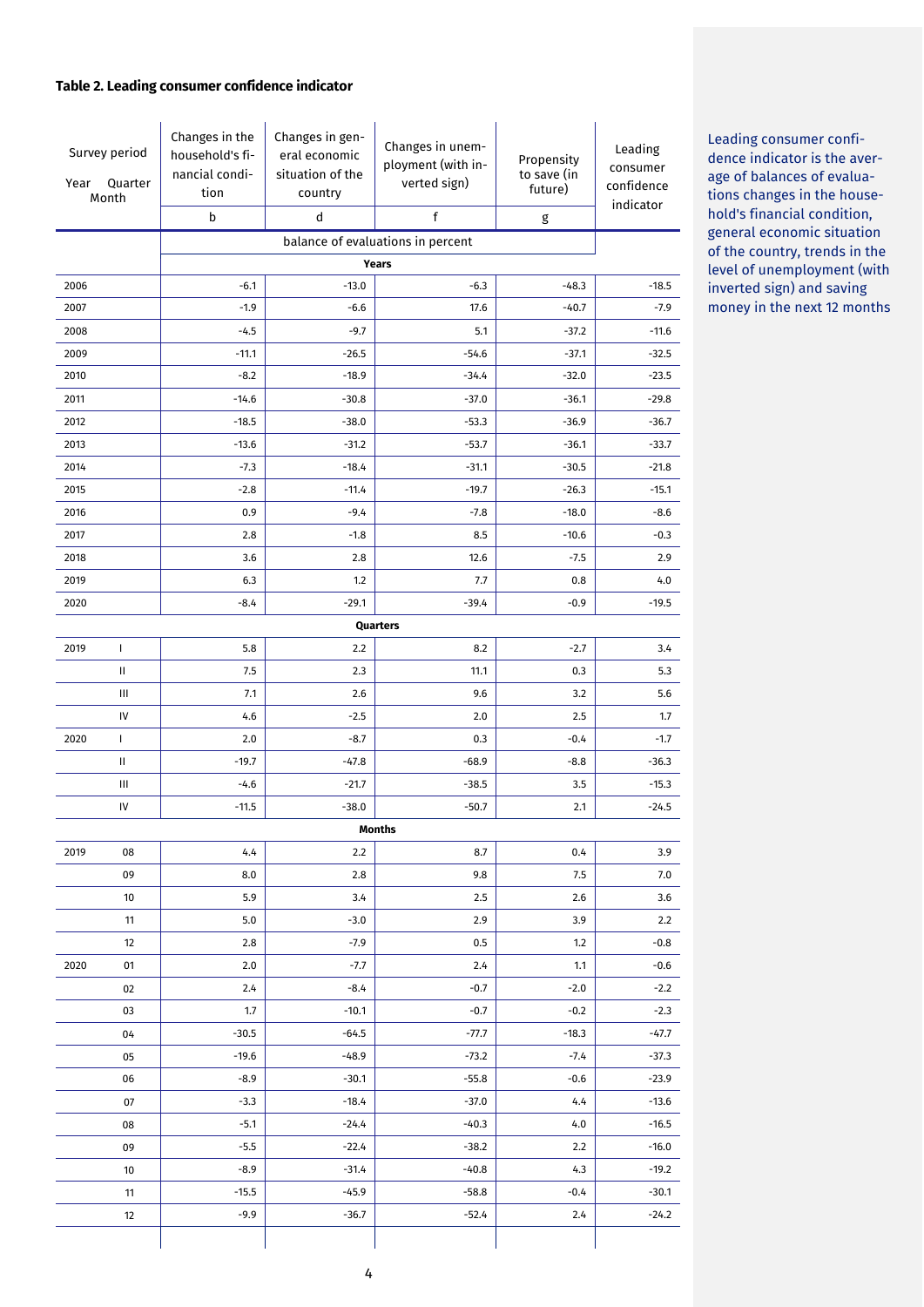

#### **Chart 3. Leading consumer confidence indicator and its component values by month in 2017–2020**





- Leading consumer confidence indicator
- Changes in the household's financial condition over the next 12 month
- Changes in general economic situation of the country over the next 12 months
- Changes in unemployment (with inverted sign)
- Propensity to save (in future)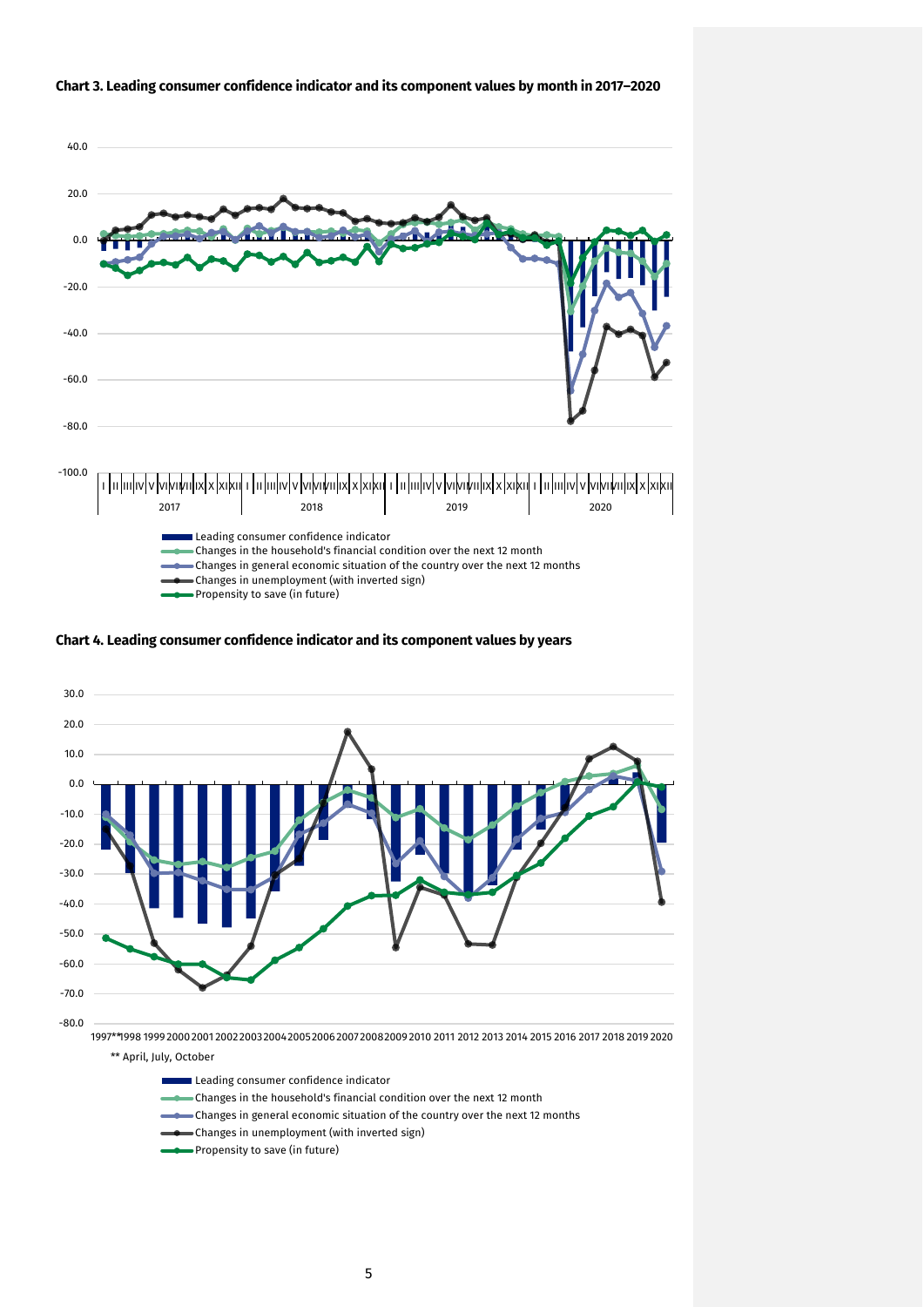# **Annex**

# **Additional questions in relation to the epidemiological situation (threat of COVID-19 coronavirus)**



**In December 2020, for 27.5% of respondents, the current epidemiological situation poses a big threat for everyday life in the local community (decrease of 10.6 percentage points compared to the previous month).** 

# **Impact of the current epidemiological situation on responses to the consumer tendency**

From among respondents declaring the impact of the epidemiological situation on responses regarding the consumer tendency, 50.4% described it as moderate and 37.9% as significant. For 11.7% of respondents, the current situation had no impact on the answers.

**Chart 1. Impact of current epidemiological situation (COVID-19 coronavirus) on responses - response structure (%)**



# **Fear of losing a job or stopping running your own business due to the current epidemiological situation**

Among the employed (61.4% of respondents), 8.0% of respondents have a definite fear of losing their job or stopping their own business. For the "possible" and "rather not" options, the response rate was 21.3% and 33.8%, respectively. The percentage of working people who do not have any concerns is 34.8%. A small number of working respondents (2.1%) had no opinion.

37.9% of respondents declared a significant impact of the epidemiological situation on responses regarding the

consumer tendency

8.0% of respondents expressed a definite fear of losing their job or stopping their own business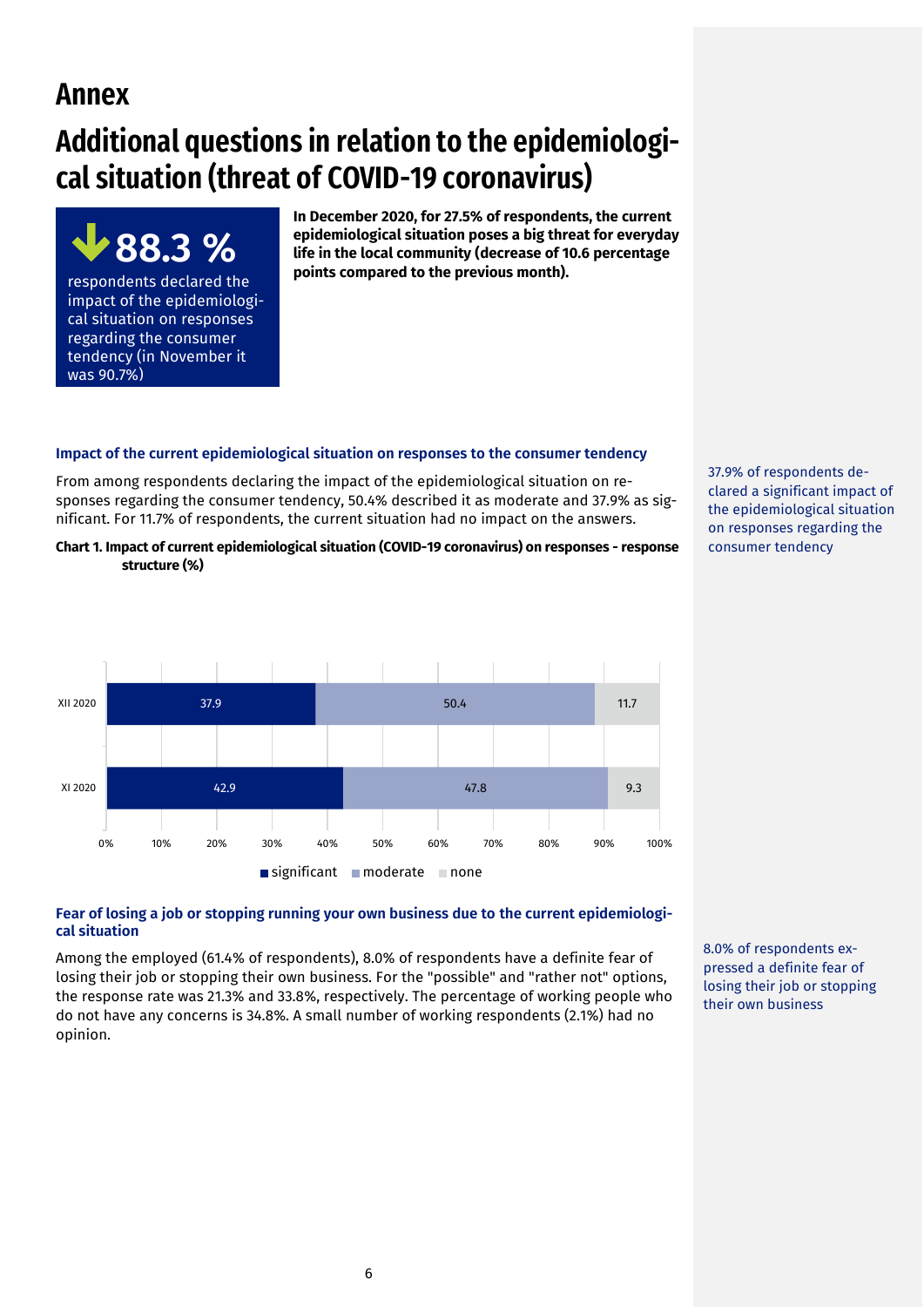

# **Chart 2. Fear of losing your job or stopping your own business due to the current epidemiological situation (COVID-19 coronavirus) - structure of responses for employees (%)**

#### **What threat is the current epidemiological situation for the health of the population of Poland as a whole**

For 46.3% of respondents, the current epidemiological situation poses a big threat to the health of the Polish population as a whole. The average threat is felt by 45.5% of respondents. A small threat is declared by 7.4%, while only 0.8% of respondents said there was no threat.



#### **Chart 3. What is the threat of the current epidemiological situation (COVID-19 coronavirus) for the health of the population of Poland as a whole - response structure (%)**

## **What threat is the current epidemiological situation for personal health**

For 36.8% of respondents, the current epidemiological situation is a big threat to their personal health. 44.5% of respondents feel an average threat. 17.1% declare a small threat, while 1.6% of respondents said no threat.

For 36.8% of respondents, the current epidemiological situation is a big threat to their personal health

According to 46.3% of respondents, the current epidemiological situation poses a big threat to the health of the Polish population as a whole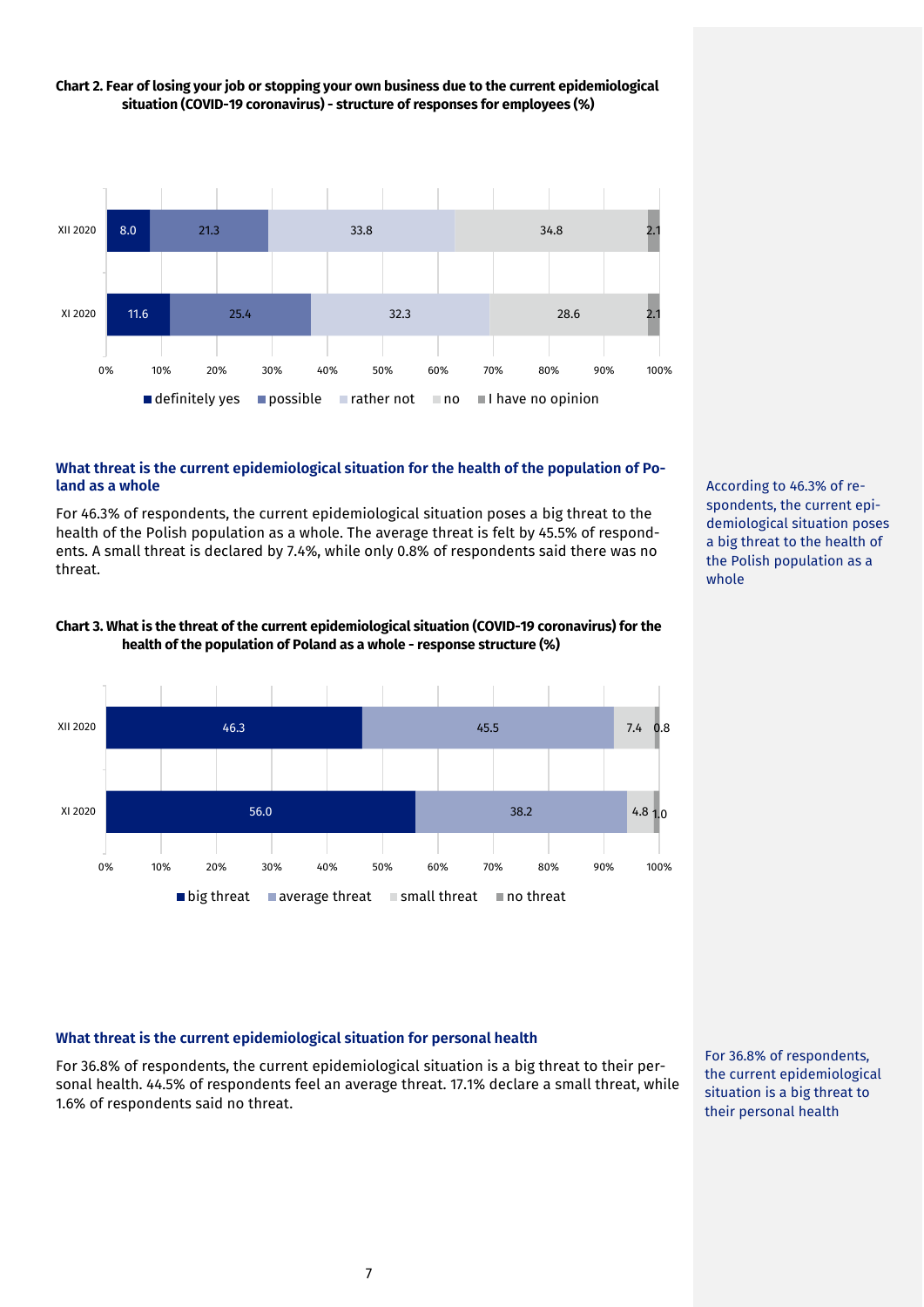

#### **Chart 4. What is the threat of the current epidemiological situation (COVID-19 coronavirus) for personal health - response structure (%)**

## **What threat is the current epidemiological situation for the economy in Poland**

According to 70.3% of respondents, the current epidemiological situation is a big threat to the economy in Poland. The average threat to the economy is felt by 26.9% of respondents. Only 2.5% declare a small threat, while barely 0.3% of respondents declare no threat.



#### **Chart 5. What is the threat of the current epidemiological situation (COVID-19 coronavirus) for the economy in Poland - response structure (%)**



## **What threat is the current epidemiological situation for personal financial situation**

For 22.6% of respondents, the current epidemiological situation is a big threat to their personal financial situation. The average threat is felt by 41.9% of those who answered the questions about the consumer tendency. A small threat is declared by 25.4%, while no threat was stated by 10.1% of respondents.

For 22.6% of respondents, the current epidemiological situation is a big threat to their personal financial situation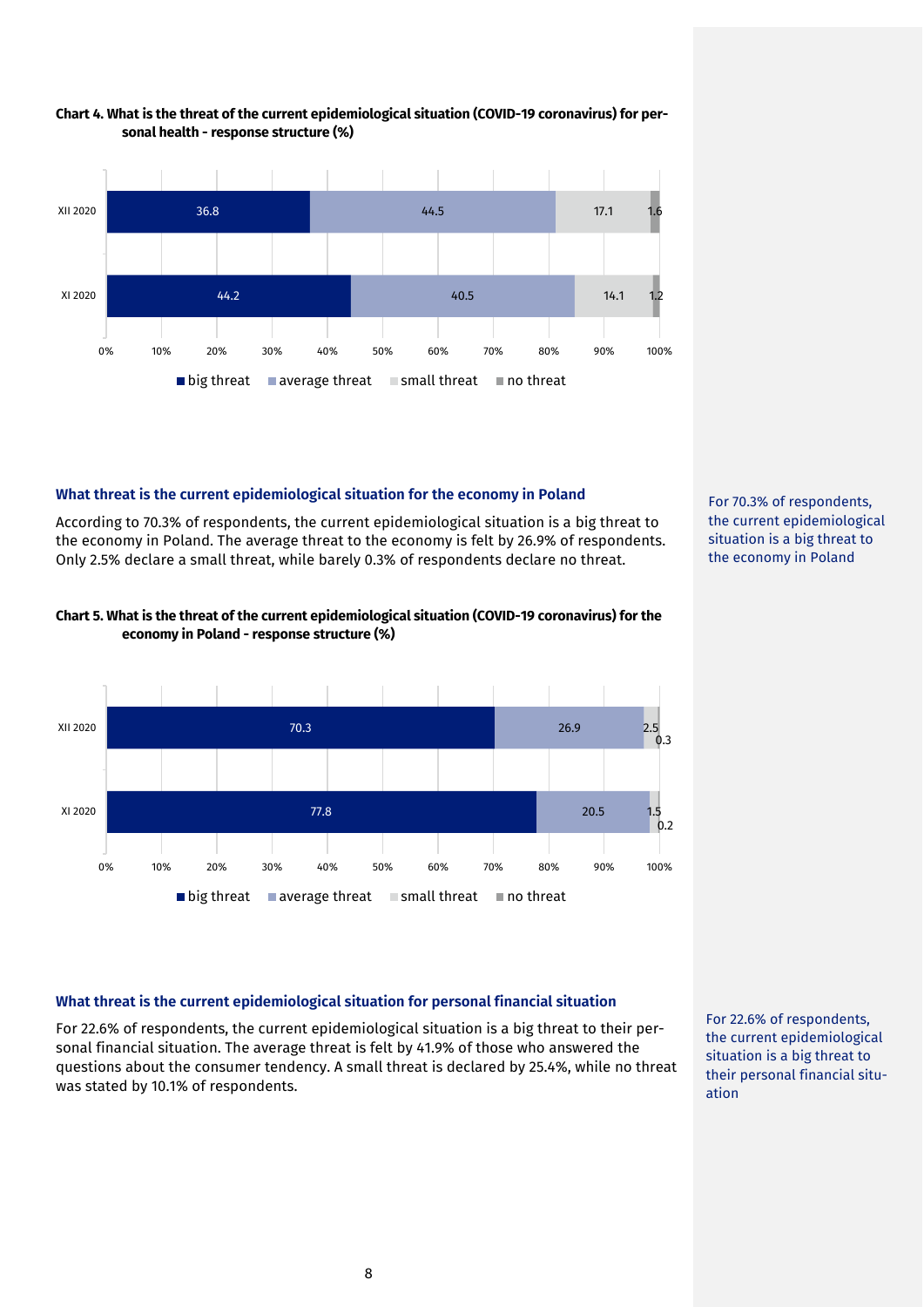

#### **Chart 6. What is the threat of the current epidemiological situation (COVID-19 coronavirus) for your personal financial situation - structure of responses (%)**

#### **What threat is the current epidemiological situation for everyday life in the local community**

For 27.5% of respondents, the current epidemiological situation is a big threat to everyday life in the local community. The average threat is felt by 56.9% of those who answered the questions about the consumer tendency. 14.1% declare a small threat, while only 1.5% of respondents declare no threat.

#### **Chart 7. What is the threat of the current epidemiological situation (COVID-19 coronavirus) for everyday life in your local community - response structure (%)**



For 27.5% of respondents, the current epidemiological situation is a big threat to everyday life in the local community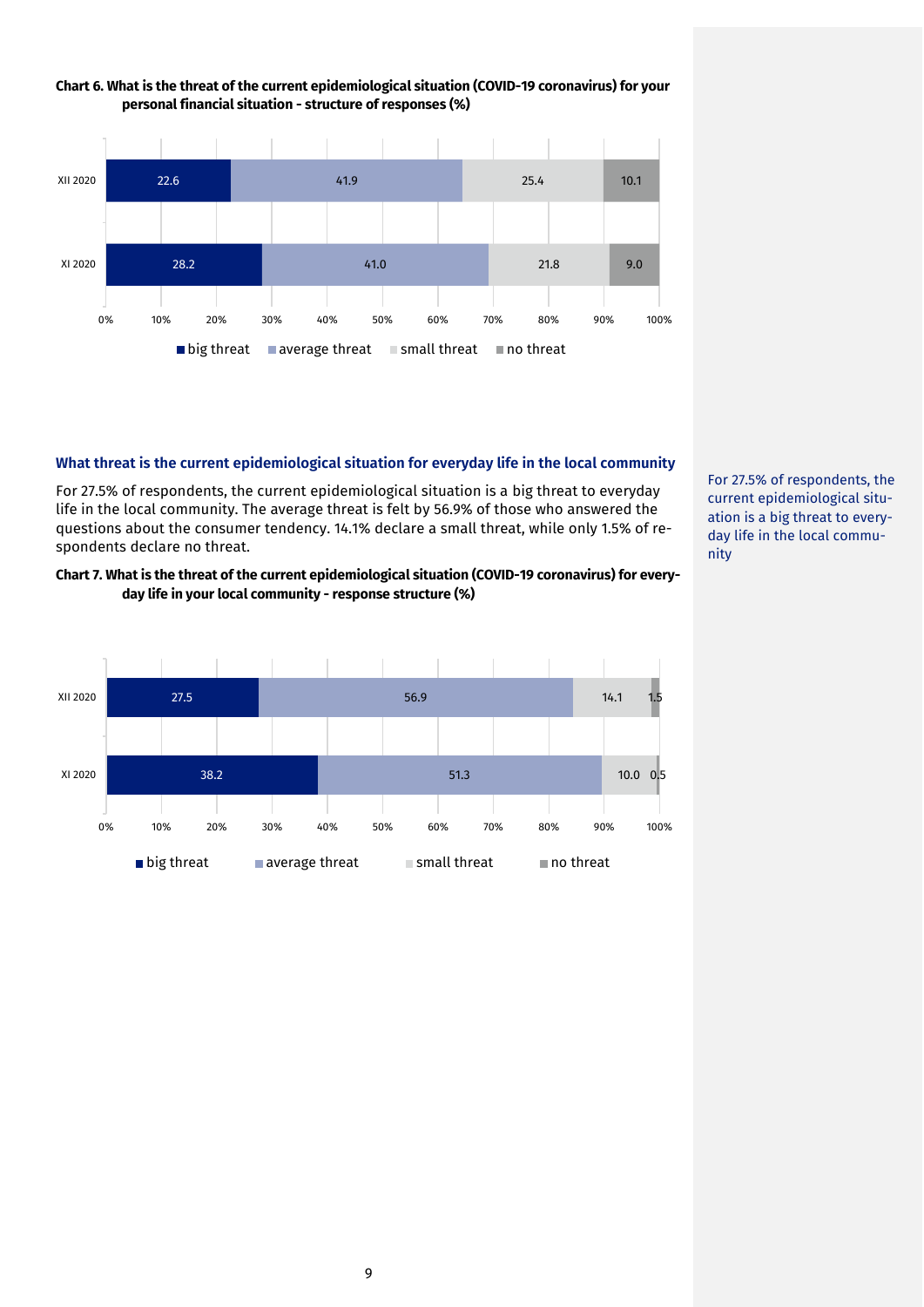#### **Table 1. Additional questions (response rates) - epidemiological situation (COVID-19 coronavirus threat)**

| SPECIFICATION                                                                             |                                             | October | November | <b>December</b> |
|-------------------------------------------------------------------------------------------|---------------------------------------------|---------|----------|-----------------|
| What impact did the current epidemiologi-                                                 | significant                                 | 30.8    | 42.9     | 37.9            |
| cal situation have on your responses                                                      | moderate                                    | 54.4    | 47.8     | 50.4            |
| (COVID-19 coronavirus)?                                                                   | none                                        | 14.8    | 9.3      | 11.7            |
| In connection with the current epidemiolog-                                               | definitely yes                              | 3.4     | 6.9      | 4.9             |
| ical situation (COVID-19 coronavirus), are                                                | possible                                    | 13.1    | 15.3     | 13.1            |
| you afraid of losing your job or stopping<br>vour own business?                           | rather not                                  | 21.5    | 19.4     | 20.7            |
|                                                                                           | no                                          | 23.6    | 17.2     | 21.4            |
|                                                                                           | I have no opinion                           | 2.2     | 1.3      | 1.3             |
|                                                                                           | not applicable (for non-<br>working people) | 36.2    | 39.9     | 38.6            |
| What threat do you think is the current epi-                                              | big threat                                  | 40.6    | 56.0     | 46.3            |
| demiological situation (COVID-19 corona-                                                  | average threat                              | 46.3    | 38.2     | 45.5            |
| virus) for the health of the population of Po-<br>land as a whole?                        | small threat                                | 11.3    | 4.8      | 7.4             |
|                                                                                           | no threat                                   | 1.8     | 1.0      | 0.8             |
| What threat do you think is the current epi-                                              | big threat                                  | 31.9    | 44.2     | 36.8            |
| demiological situation (COVID-19 corona-<br>virus) for your personal health?              | average threat                              | 47.0    | 40.5     | 44.5            |
|                                                                                           | small threat                                | 18.5    | 14.1     | 17.1            |
|                                                                                           | no threat                                   | 2.6     | 1.2      | 1.6             |
| What threat do you think is the current epi-                                              | big threat                                  | 64.6    | 77.8     | 70.3            |
| demiological situation (COVID-19 corona-<br>virus) for the economy in Poland?             | average threat                              | 30.3    | 20.5     | 26.9            |
|                                                                                           | small threat                                | 4.2     | 1.5      | 2.5             |
|                                                                                           | no threat                                   | 0.9     | 0.2      | 0.3             |
| What threat do you think is the current epi-                                              | big threat                                  | 19.1    | 28.2     | 22.6            |
| demiological situation (COVID-19 corona-<br>virus) for your personal financial situation? | average threat                              | 44.3    | 41.0     | 41.9            |
|                                                                                           | small threat                                | 26.3    | 21.8     | 25.4            |
|                                                                                           | no threat                                   | 10.3    | 9.0      | 10.1            |
| What threat do you think is the current epi-                                              | big threat                                  | 23.1    | 38.2     | 27.5            |
| demiological situation (COVID-19 corona-<br>virus) for everyday life in your local commu- | average threat                              | 54.0    | 51.3     | 56.9            |
| nity?                                                                                     | small threat                                | 20.5    | 10.0     | 14.1            |
|                                                                                           | no threat                                   | 2.4     | 0.5      | 1.5             |

In case of quoting Statistics Poland data, please provide information: "Source of data: Statistics Poland", and in case of publishing calculations made on data published by Statistics Poland, please include the following disclaimer: "Own study based on figures from Statistics Poland".